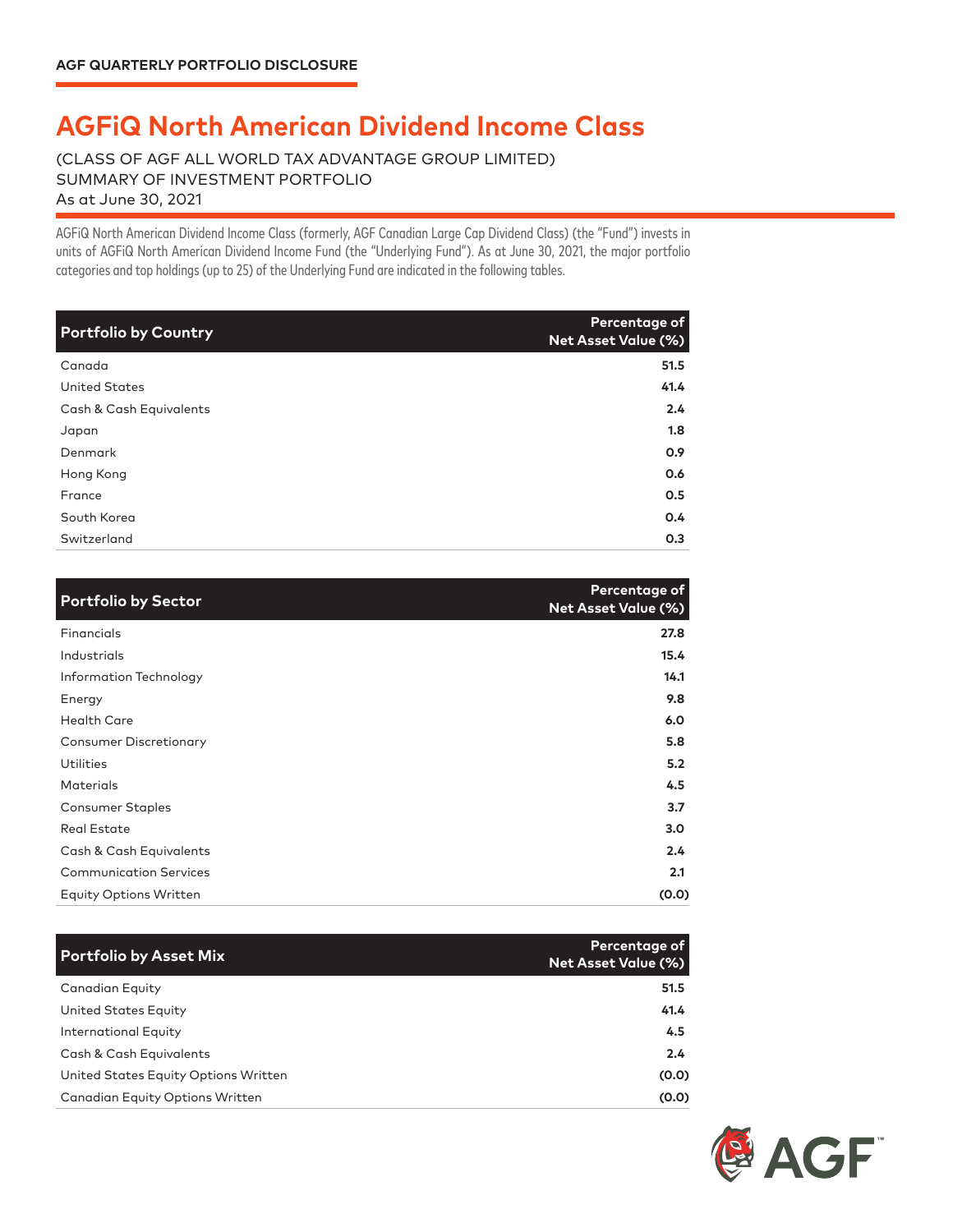## **AGFiQ North American Dividend Income Class (continued)**

(CLASS OF AGF ALL WORLD TAX ADVANTAGE GROUP LIMITED) SUMMARY OF INVESTMENT PORTFOLIO As at June 30, 2021

| <b>Top Holdings</b>                 | Percentage of<br><b>Net Asset Value (%)</b> |
|-------------------------------------|---------------------------------------------|
| <b>Long Positions:</b>              |                                             |
| Royal Bank of Canada                | 4.7                                         |
| Brookfield Asset Management Inc.    | 2.9                                         |
| Canadian National Railway Company   | 2.7                                         |
| Canadian Pacific Railway Limited    | 2.6                                         |
| The Toronto-Dominion Bank           | 2.5                                         |
| Cash & Cash Equivalents             | 2.4                                         |
| Enbridge Inc.                       | 2.2                                         |
| Visa Inc.                           | 2.2                                         |
| <b>TC Energy Corporation</b>        | 2.1                                         |
| Microsoft Corporation               | 2.1                                         |
| Applied Materials Inc.              | 2.1                                         |
| UnitedHealth Group Inc.             | 2.0                                         |
| Morgan Stanley                      | 2.0                                         |
| Medtronic PLC                       | 2.0                                         |
| Canadian Natural Resources Limited  | 1.9                                         |
| Suncor Energy Inc.                  | 1.8                                         |
| <b>Intact Financial Corporation</b> | 1.7                                         |
| JPMorgan Chase & Company            | 1.6                                         |
| Intercontinental Exchange Inc.      | 1.6                                         |
| Honeywell International Inc.        | 1.6                                         |
| NextEra Energy Inc.                 | 1.5                                         |
| Rockwell Automation Inc.            | 1.5                                         |
| Waste Connections Inc.              | 1.4                                         |
| Nutrien Limited                     | 1.4                                         |
| Walmart Inc.                        | 1.4                                         |
| Subtotal                            | 51.9                                        |